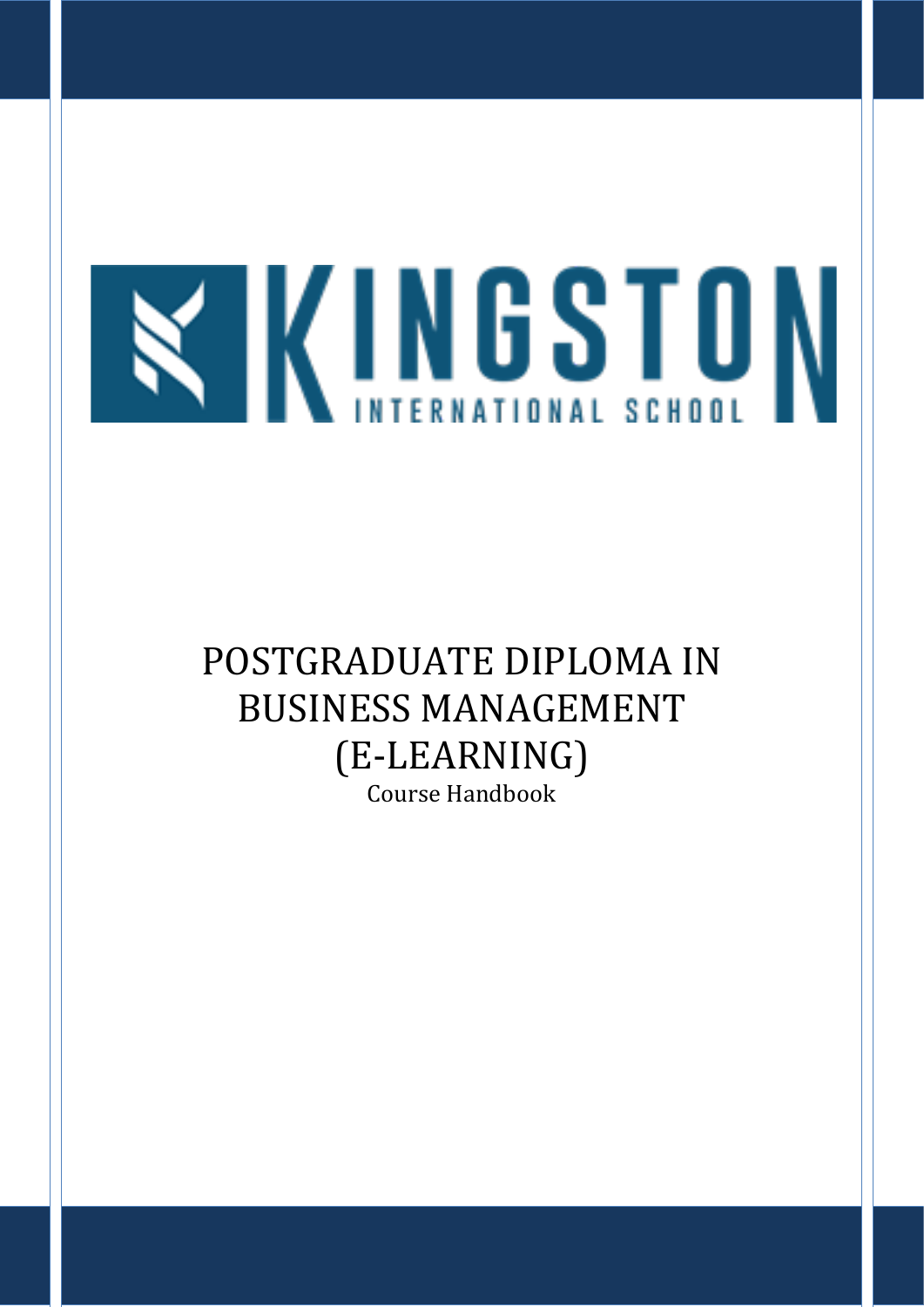

# **Table of Contents**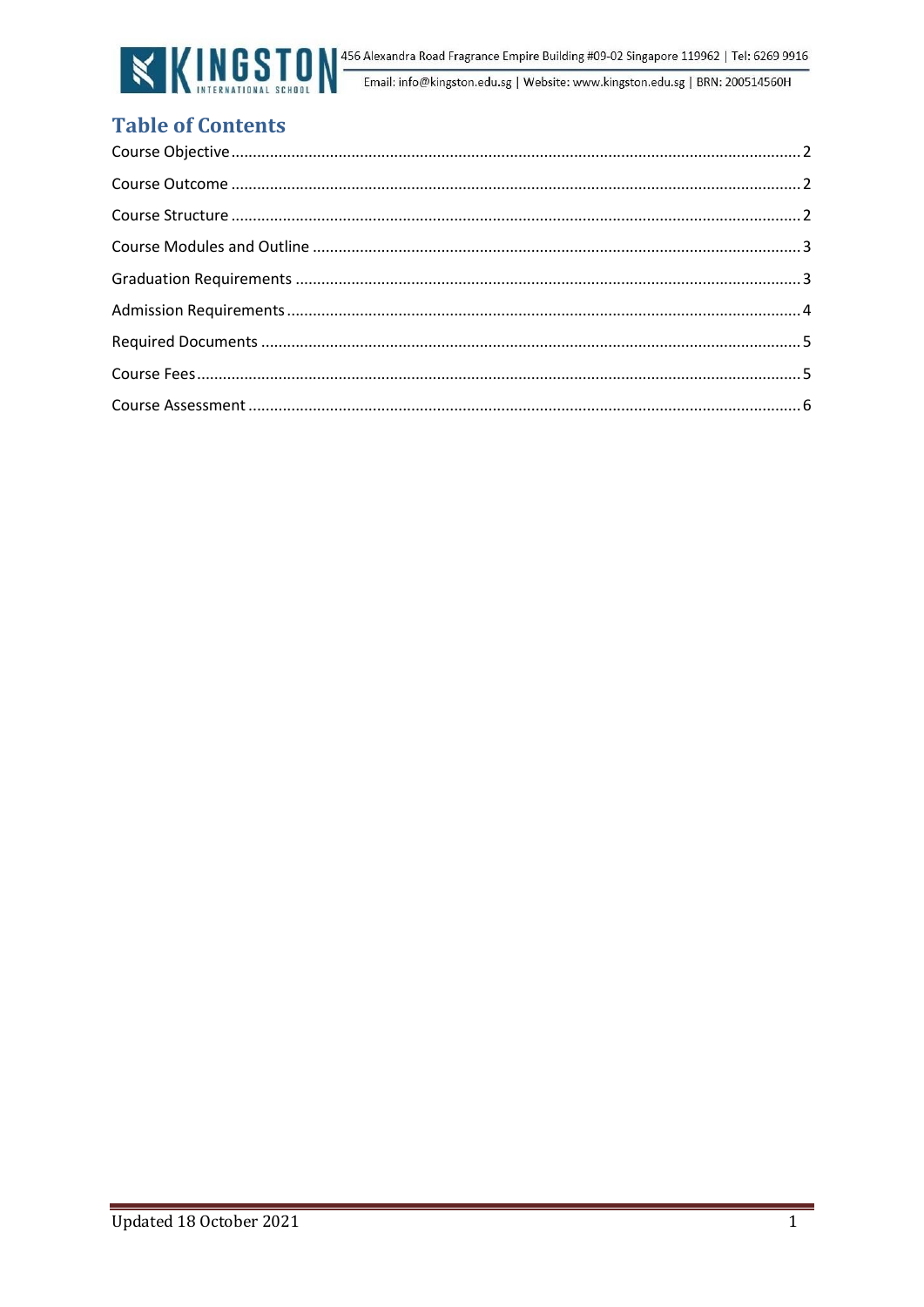

Email: info@kingston.edu.sg | Website: www.kingston.edu.sg | BRN: 200514560H

# <span id="page-2-0"></span>**Course Objective**

<span id="page-2-1"></span>The Postgraduate Diploma in Business Management (E-Learning) is particularly designed to focus on the development of knowledge, skills and understanding in the key aspects of business and management. It is offered with the main objective to provide the students the higher-level perspective on issues of business and management. It covers skills development through practical applications and a much deeper analysis and evaluation of the theoretical foundations of business management.

# **Course Outcome**

<span id="page-2-2"></span>The Postgraduate Diploma in Business Management (E-Learning) prepares learners to be immediate contributors in a business environment. Learners who have successfully completed the course will be able to process and understand the various concerns of business management such as human resource management, organisational behaviour, strategic marketing, quantitative methods, economics, law, accounting and project management.

The overall outcomes of Postgraduate Diploma in Business Management (E-Learning) are as follows:

- To provide students with the knowledge and skills that will enable them to progress to other business management related studies;
- To provide students with the necessary theoretical and practical knowledge of business at the management level;
- To lay the foundation for future professional development.

## **Course Structure**

- **Duration of Study and Contact Hours:**  9 months (Full-time); 3 hours per day, 5 days a week Total Hours: 540 hours
- **Modules:**

#### **Nine (9) Modules**

- o Corporate Strategy and Planning
- o Strategic Marketing Management
- o Human Resource Management
- o Organisational Behaviour
- o Quantitative Methods for Business Management
- o Managerial Accounting
- o Economics for Business
- o Principles of Business Law
- o Project Management

#### • **Mode of Teaching:**

Online Delivery via

- o Lecture Sessions
- o Tutorial Sessions
- o Class Discussion
- o E-Learning Applications
- **Teacher to Student Ratio:**  1:80
- **Medium of Instruction:** English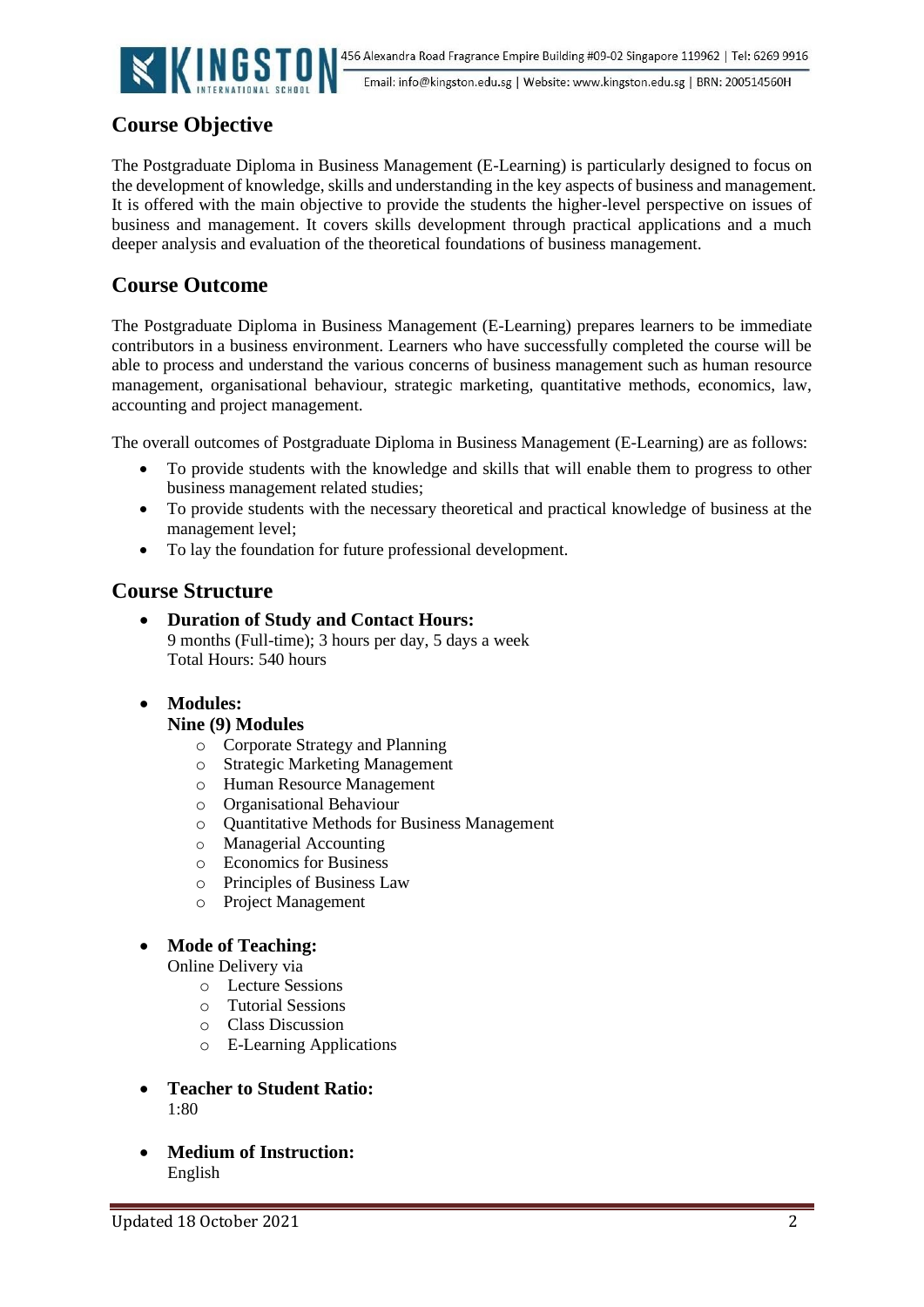

# <span id="page-3-0"></span>**Course Modules and Outline**

## <span id="page-3-1"></span>**1) Corporate Strategy and Planning**

The competitiveness of the marketplace requires no less than a broad perspective of the internal and external surroundings in order to determine and design the appropriate unique differentiation of a company as it takes part in the challenging and aggressive business world. This module provides the students with the methods and techniques to scan the business environment, design a strategy to remain competitive, formulate the proper plan, execute and evaluate such plan to achieve success. In this module, students will learn various types of strategies to achieve and sustain growth, overcome the risky stage of saturation and avoid the possibility of business decline.

### **2) Strategic Marketing Management**

This module introduces concepts of the marketing process from the perspective of the marketing manager and provides a framework for the analysis of marketing management problems. A key focus is to develop the planning and analytical skills necessary to manage marketing plans and strategy. Specific topics include analysis of the marketing environment, product management and development, marketing planning, marketing implementation and control, branding and brand management, pricing policies, the promotional mix, and auditing the marketing mix.

#### **3) Human Resource Management**

This module provides students with a broad understanding of the scope, key areas of focus and the evolving nature of human resource management in a rapidly evolving global business environment. Beyond the traditional functions of selection, recruitment and compensation and benefits, the module will also touch on emerging issues that will have a significant impact on human resource practice, such as corporate social responsibility, the impact of workforce diversity and globalisation as well as workplace safety and health. This module will impart knowledge and skills in managing people, handling employee relations and tackling practical issues in the workplace.

#### **4) Organisational Behaviour**

This module focuses on how to manage people in the workplace. Learners develop theories for understanding people and organisations, as well as practical tools for accomplishing personal and organizational goals. Learners will learn through case studies, self-assessments, experiential exercises, readings, discussions, papers and group activities. Topics include communication patterns in the organisational setting, common barriers to management, how to equip the personnel with people skills, roles of emotional intelligence, office team dynamics and cross-cultural communications.

### **5) Quantitative Methods for Business Management**

This module is intended to provide students with an understanding of the role that quantitative methods play in the decision-making process. It aims to let the learners appreciate and apply fundamentals of statistics and mathematics as used in business enterprises. The process of learning here involves the development of skills to gather and interpret data, analyze them and evaluate for decision-making in the various aspects of business operations and functions.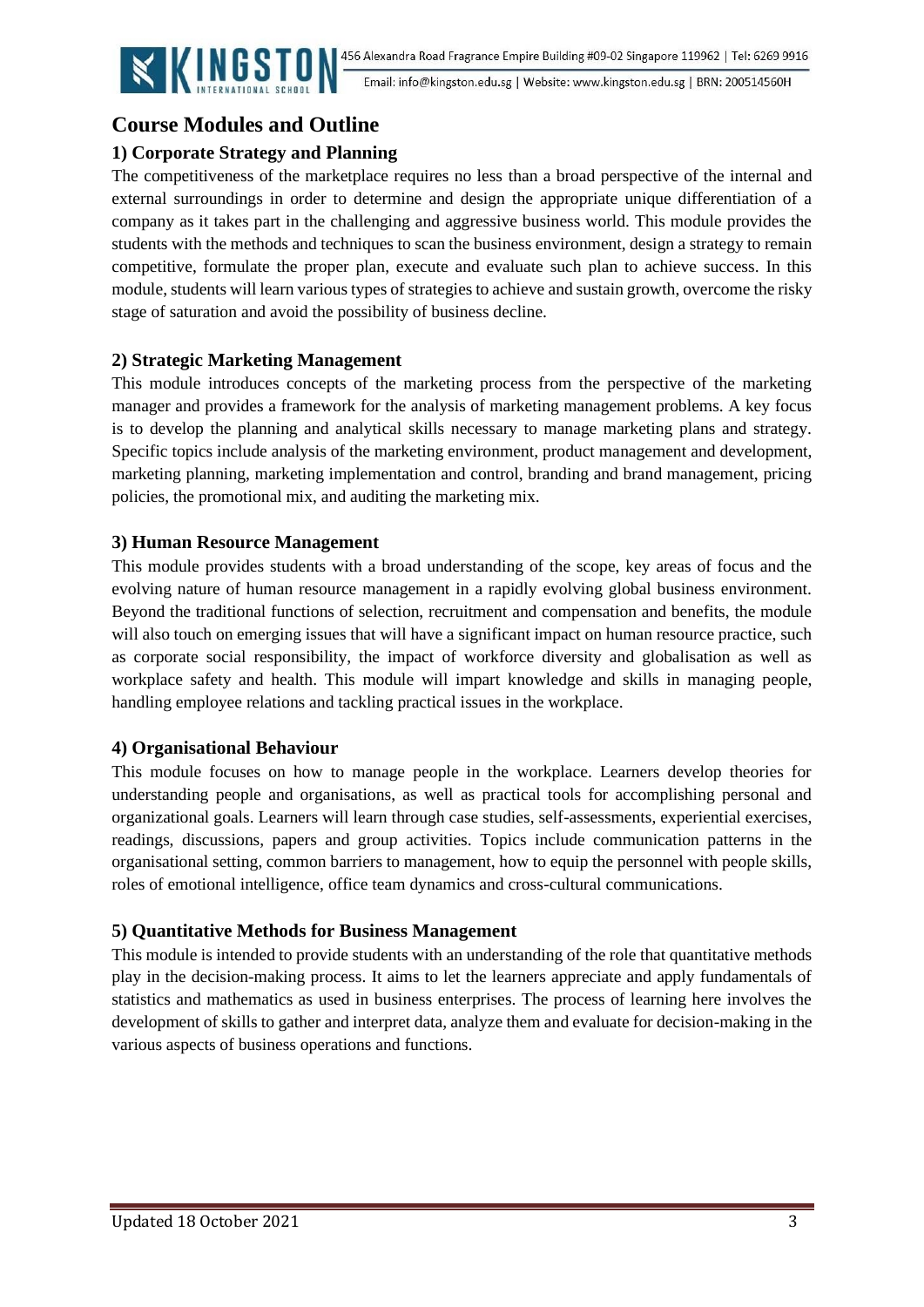

Email: info@kingston.edu.sg | Website: www.kingston.edu.sg | BRN: 200514560H

#### **6) Managerial Accounting**

This module covers costs and managerial accounting concepts that could help learners to better understand management accounting topics, research and issues from the perspective of a business manager – using extensive classroom discussions, case analysis and relevant mathematical calculations. This module is for learners who use or will use managerial and cost management accounting tools in decision making. It aims to develop the learner's ability to understand managerial accounting problems in the real world.

### **7) Economics for Business**

This module introduces the learners to microeconomics and macroeconomics theories and concepts. Major topics covered include the fundamentals of economics and the economy; the tools use to analyze and understanding the situation in the basic model; demand and supply and the market structure; role of government. Under microeconomics, topics include price and income elasticity; demand quantities, consumer's choice; form of business structure; various market competition; factors of production. Under macroeconomics, the topics include macroeconomics and national income accounting; aggregate issues on demand and supply; money and banking; role of central bank and the monetary systems' fiscal and monetary policies; unemployment and inflation; economic growth; and general issues on business cycle.

#### **8) Principles of Business Law**

This module provides a fundamental understanding of legal concepts and principles as they apply in organizations and business and emphasises coverage of online law and e-commerce as key parts of the legal environment. In addition, it covers social, ethical, and international issues that are important to the study, observance, and practice of business law.

#### **9) Project Management**

This module provides the students with the fundamental principles, theories and model applications of how to plan and manage projects to achieve organizational goals and objectives regardless of business or industry. It studies the underpinning knowledge of project management as well as an understanding of tools, techniques and methods to effectively initiate, plan, execute, monitor, control and close projects. It covers what it takes to be a high-performance project management team to be able to effectively communicate with and to achieve the expectations of stakeholders.

## **Graduation Requirements**

Students will be awarded the Postgraduate Diploma in Business Management (E-Learning) if they achieve at least a Pass grade in all 9 modules of the course and has a minimum of 90% of attendance rate for the whole duration of the course.

<span id="page-4-0"></span>Students who successfully completed the Postgraduate Diploma in Business Management (E-Learning) can progress onto the relevant qualification at master level.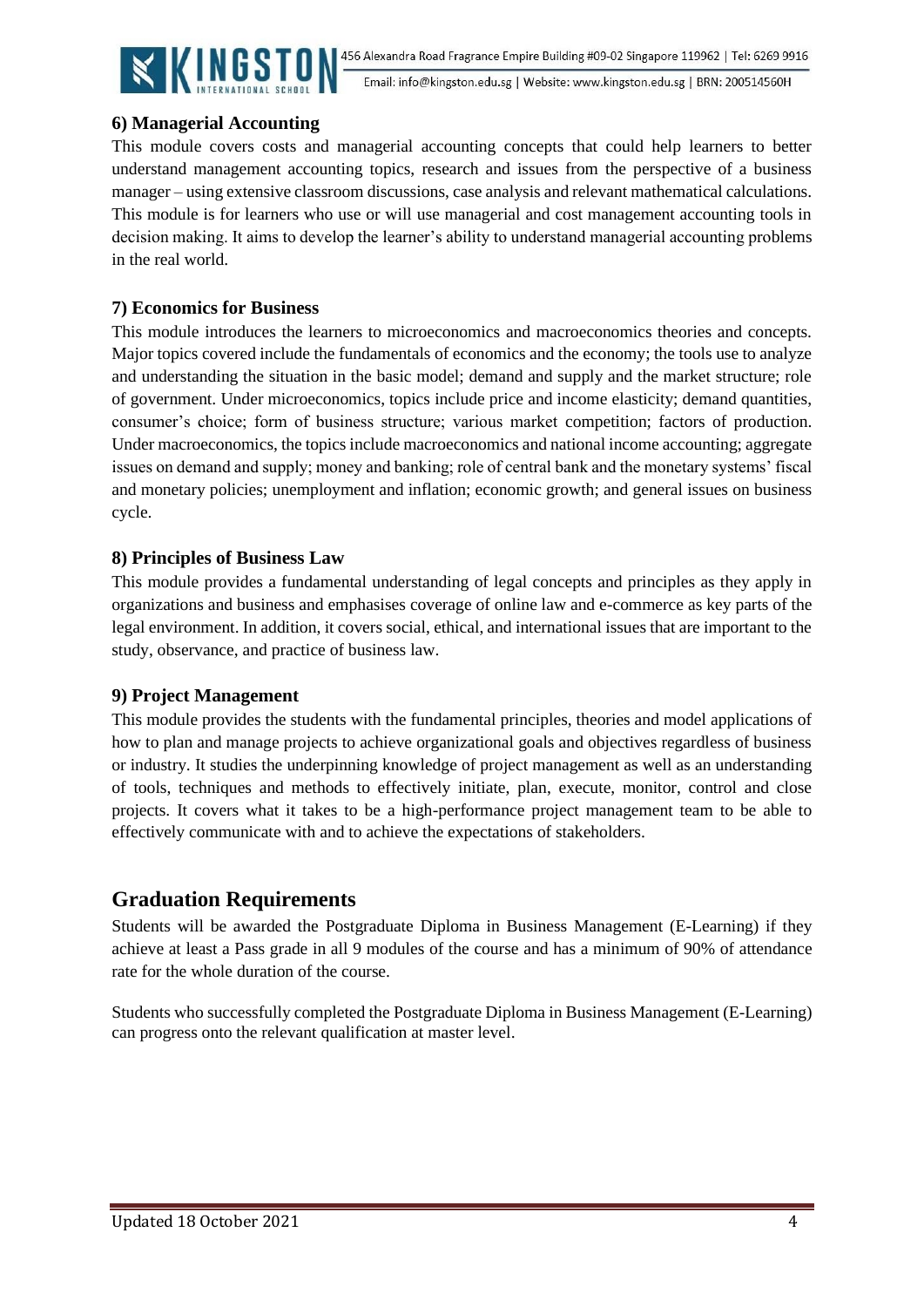

Email: info@kingston.edu.sg | Website: www.kingston.edu.sg | BRN: 200514560H

# **Admission Requirements**

**Age Requirement:** Minimum 21 years of age

**Language Requirements:**

Minimum C6 in English Language for GCE 'O' Level or regional equivalent

#### **Academic Requirements:**

Minimum Bachelor Degree or regional equivalent (in any discipline)

#### **Mature Candidates:**

- Are 30 years and above at the time of registration; and
- Have at least 8 years of verifiable working experience; and
- Provide a detailed resume with contact details of past and present employers

<span id="page-5-0"></span>All applicants are subjected to the School's assessment of eligibility for entry into the programme.

## **Required Documents**

- 1. Application Form
- 2. Passport Photocopy of Applicant
- 3. Certified Copy of Highest Qualification Certificates and Transcripts
- 4. 2 Passport Size Photograph
- 5. CV (For Mature Candidates)

#### <span id="page-5-1"></span>**Course Fees**

| <b>Course Fees</b>               | Price (SGD\$) |
|----------------------------------|---------------|
| <b>Tuition Fees</b>              | 2,540         |
| <b>Examination Fees</b>          | 810           |
| <b>Course Material Fees</b>      | 500           |
| School Administration Fee        | 100           |
| Fee Protection Scheme            | 100           |
| <b>Total Course Fees Payable</b> | 4,050         |

| <b>Miscellaneous Fees</b>                             | Price (SGD\$) |
|-------------------------------------------------------|---------------|
| *Student Pass Renewal Processing Fees                 | <b>200</b>    |
| School Application Fees (Non-refundable)              | 300           |
| *Medical Check-Up                                     | 50            |
| Re-Mark Examination Fee / Certificate Reprint         | 150           |
| Re-Examination Fee / Late Entry Exam Fee (per module) | 100           |
| Late Payment Fee (per month)                          | 50            |
| Physical Certificate and Courier fee                  | 50            |

\*Not applicable for E-learning courses